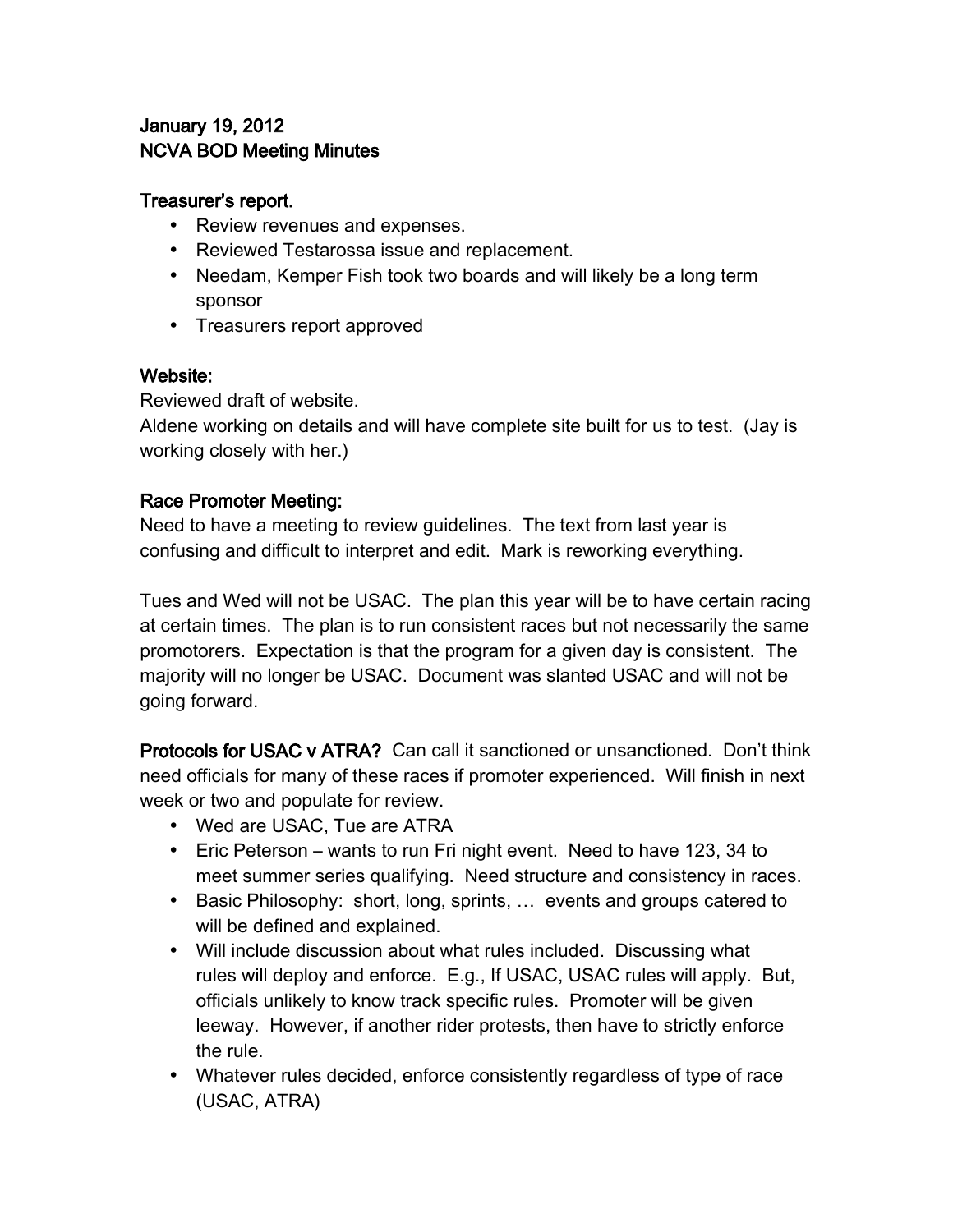- Discussion of enforcing a set of rules for riders and promoters. Will compile and populate in form of education for riders in beginning sessions, racers, supervisors, and promoters.
- DM: the goal of track is to develop great riders and we will teach you how to be a rider at a national level.
- (Last year, permitted the serious for USAC but won't do that this year. Need a team to be the promoter or someone with race promoter license. Altimarano might do this.)

## Supervisors report:

- Have 20+ supervisors. Need response with respect to medical training. All but 3 responded. Need to get that finished up to make sure legal. Matt Martinez, Tim Montaigne, Mark Franklin
- Parking passes available for those who got them. Passed out about half of them.
- CPR/First Aid. Have to turn in all proof to Ian to comply with County. Mark has copies of almost everyone's.
- Steve will get a clarification about online but MR believes not in the spirit. Existing online CPR certs are grandfathered but going forward will not accept.
- PB: Federation had officials meeting on Sunday at Stanford. Don't have enough officials. Can't cover efficiently.
- ATRA. Federation has shifted away from track racing. Simonson moving away from track as well. Said Federation shifting to wanting to take over all of track and take ATRA away.
- SJ: Steve on ATRA committee list. Every velodrome in US continuing with license and support of ATRA. Strong and support is there. Not fizzling. Going well with insurance and support. Talk of some velodromes leaving USAC and not hosting federation events. NCVA Mission Statement is about supporting ATRA.
- CM: 7 tracks aren't ATRA members.
- MR: T-town and ADT and Major Taylor only significant tracks.
- SJ: of the ATRA velodromes on site, only one not continuing.
- PB: work party. Have guy who will pressure wash the outside. Paint will take about 5 gallon cans prime and finish paint.
- SJ: talked to county. Might do pressure washing and painting for free. Elude who is in charge of taking care of velodrome for county. Possible that Elude and one GA worker to do hard work but if we supply assistance then County will support doing it for free.